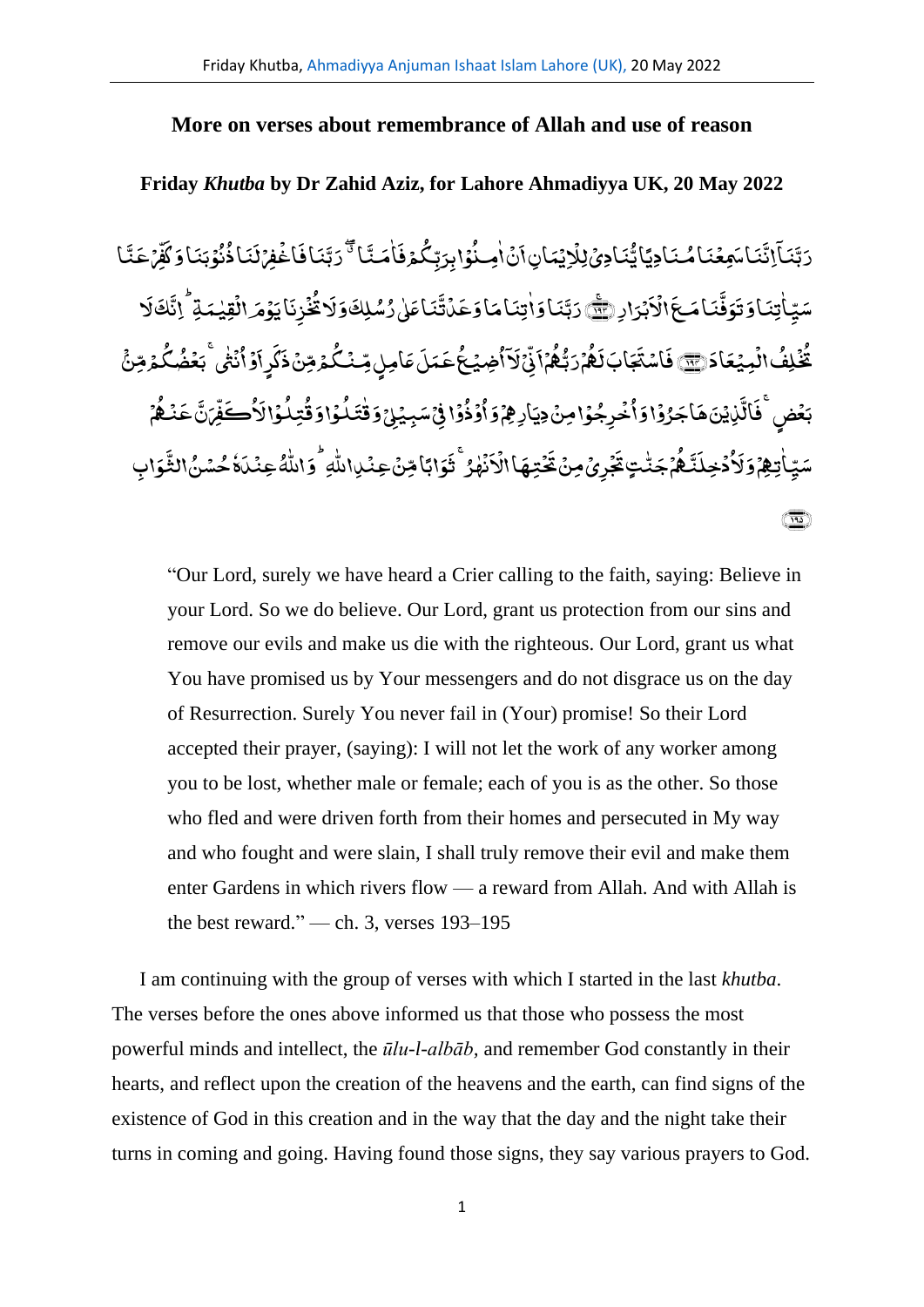The first one of those prayers I mentioned in the last *Khutba:* "Save us from the punishment of the Fire. Our Lord, whomsoever You make enter the Fire, him You indeed bring to disgrace." Then they say that they have heard a crier calling to faith saying: *Āminū bi-rabbi-kum* — "Believe in your Lord." This Caller to Faith is, of course, the Holy Prophet Muhammad. All prophets called people to believe in their Lord, the Lord of the prophets themselves and of the people.

According to the Quran, all prophets invited people to serve God and none asked people to serve him: "It is not (allowed) for a mortal that Allah should give him the Book and the judgment and the prophethood, then he should tell people: Be my servants besides Allah's; but (he would say): Be worshippers of the Lord because you teach the Book and because you study (it); nor would he command you to take the angels and the prophets for lords" (3:79–80). The word here for "worshippers of the Lord" is *rabbāniyyūn,* which is the plural of *rabbānī.* Every prophet said to his people: Each one of you should become a *rabbānī,* or a worshipper of the *Rabb,* or one devoted and dedicated to the *Rabb;* and you become this by teaching and studying the book which I have brought you. Teaching and studying are linked to each other by an unbreakable connection. When you teach to others, you also in that process learn something yourself. And when you study something and understand it, you have the urge, and in fact the duty, to teach it to others. The word *Rabb* for Allah means that He nourishes us and enables us to rise from one stage to the next in a process of development, just like a mother brings up a baby and child. The word *rabbānī* indicates that this servant of the *Rabb* is using what Allah has given him to make progress, to rise to higher and higher stages in knowledge, good deeds and closeness to Allah.

So no prophet taught his followers that they should leave Allah aside and instead serve only that prophet because he is the gateway to God. What the followers must do is learn and understand and teach what God revealed to that prophet and make God as their Lord. Every prophet wanted his followers to develop the same experience of closeness to God, on their own level and scale, as the prophet himself had developed on his much higher level.

2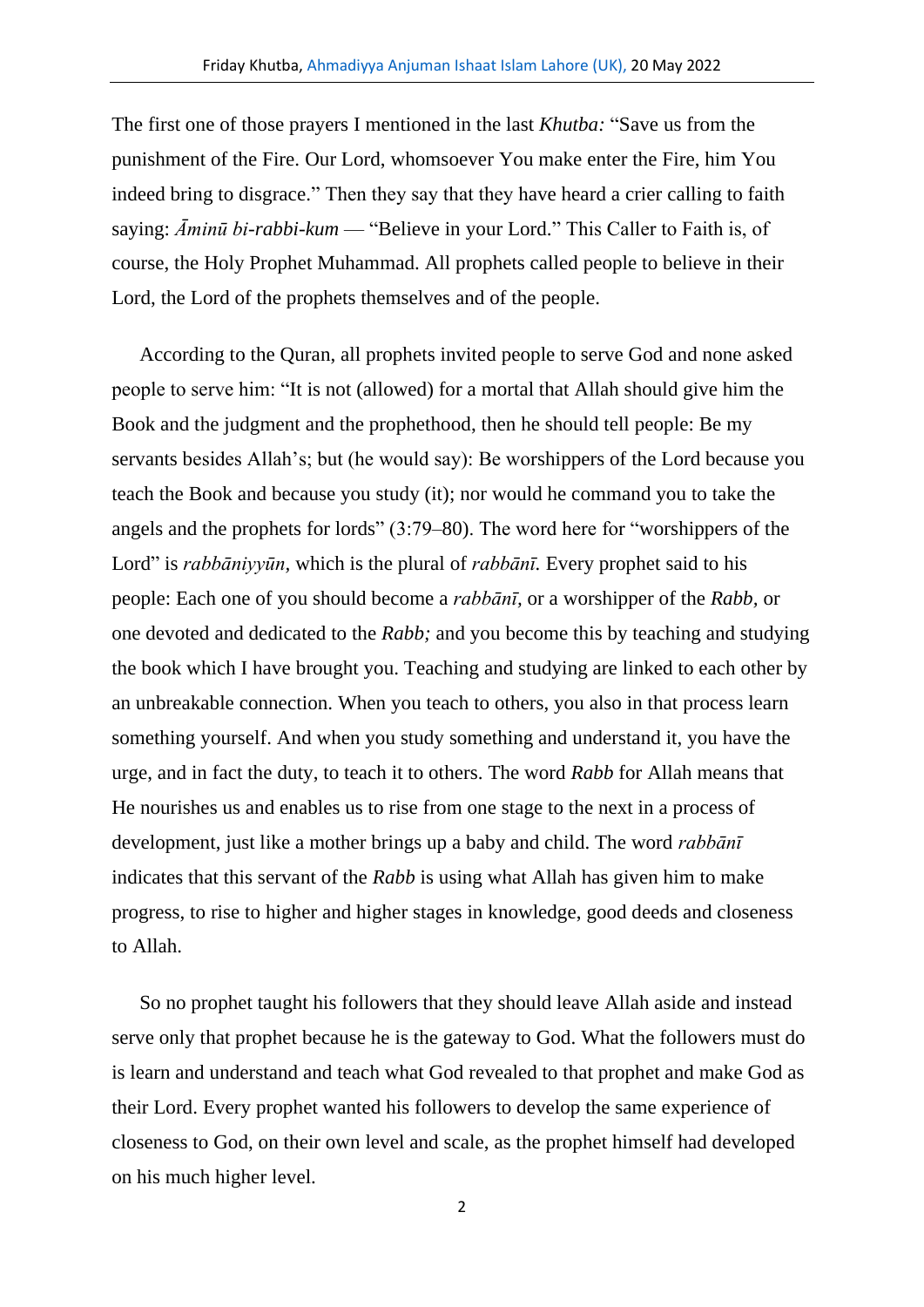Of course, every prophet required it as essential that people believe in him as a true prophet. Otherwise, how can they believe that what he claims to be his revelation and his book has come from God, if they don't believe in that man? They must also believe in and obey the prophet because he is a practical example of how people should follow his revelation. A prophet is the first one to act on his revelation and he is the leader and the most devoted one in doing this. We see, for example, that the Holy Prophet Muhammad prayed far more, fasted far more and was far more charitable than any of his followers. In fact, he forbade his followers to do as much as he was doing. So while every prophet called people **to believe in their Lord,** as stated in the verse that I am dealing with here in the words: "surely we have heard a Crier calling to the faith, saying: **Believe in your Lord.** So we do believe", that belief was only possible by following the teachings and the example of that prophet.

These verses tell us that, after remembering Allah constantly and reflecting on His creation and how it works, the people who do this respond to the man calling them to faith, and become believers in their Lord. They then pray as follows: "Our Lord, grant us protection from our sins and remove our evils and make us die with the righteous." They then want to act according to their belief, because the belief of a person should not just be an idea in his mind or a statement which he makes in words. They ask God for strength to stay away from wrong-doing and that any shortcoming they have should be suppressed and removed by God so that it does not hold them back. The further prayer to "die with the righteous" is the desire in fact to live like the righteous. You don't die with the righteous by dying in the same place, or on the same day, that some righteous person died, or by being buried alongside a righteous person. The only way of dying with the righteous is to spend your life living like the righteous. It is also a prayer that, after having found faith and responded to the Caller to faith, we may remain steadfast for the rest of our lives.

The prayer then moves on to the following: "Our Lord, grant us what You have promised us by Your messengers and do not disgrace us on the day of Resurrection. Surely You never fail in (Your) promise!" What God has promised us through His messengers is that by acting on their message we shall have success and honour in this

3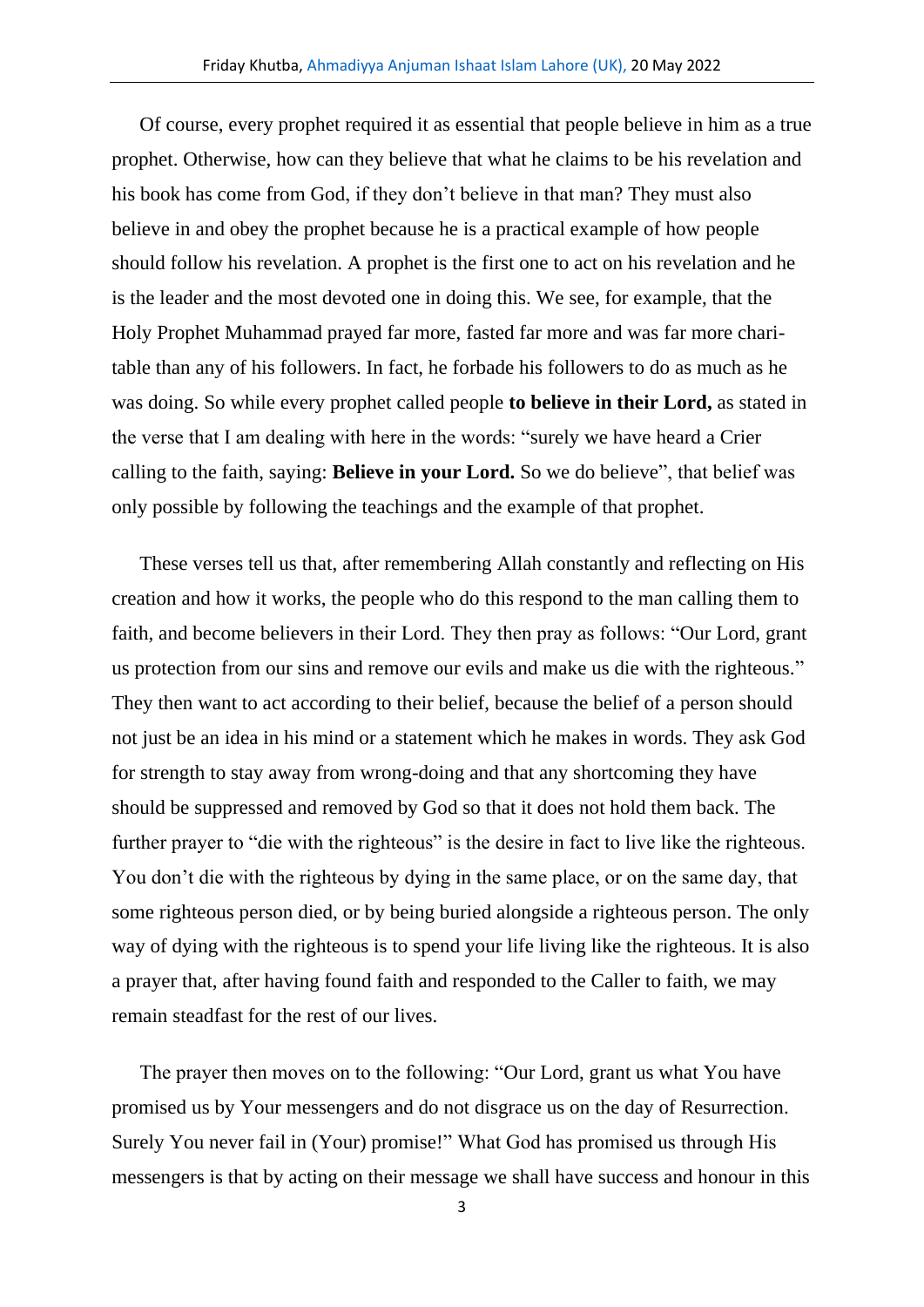world, not failure and disgrace. By following the right moral values of honesty, truth and faithfulness, we will succeed in our worldly lives as well as in our spiritual development. Disgrace on the Day of Judgment doesn't suddenly come out of nowhere. It is a continuation of the dishonour in which people hold us in this world if we commit misdeeds and behave wrongfully towards them. If someone has power, position and wealth in this world, and is misusing it, he will still see that people are bowing before him, praising him and paying him homage, but in their hearts they have no respect for him as a person. And their low opinion of him also become Allah's judgment of disgrace on him on the Day of Judgment.

The last verse in this group, v. 195, says that "their Lord accepted their prayer, (saying): I will not let the work of any worker among you to be lost, whether male or female; each of you is as the other." God's reply shows that the people who are praying to Him by the prayers that I have mentioned are both men and women. If you recall, this group of verses began with v. 190 mentioning that there are signs in God's creation for "those who have understanding", the *ūlu-l-albāb,* those who possess the highest level of intellect, who remember God and reflect on His creation, i.e. do *dhikr* and *fikr.* They then present these prayers and petitions before God. God replies by saying: I accept the prayers and the work of everyone of you, whether you are a man or a woman. This shows clearly and conclusively that the Quran does not consider *ūlu-l-albāb* to be only men but includes women among them as well. It dispels the notion that Islam has declared women to be defective in their intellectual ability as compared to men. In fact, there can be highly intelligent women just as there are highly intelligent men.

Moreover, after Allah says "whether you are male or female", He adds this: "each of you is as the other" — *ba'ḍu-kum min ba'ḍ.* These words are usually translated as "you are from each other", and they are taken to mean that males and females are born from each other. If you are a man, you have a mother who is a female, and if you are a woman you have a father who was male. But Maulana Muhammad Ali, in his Urdu commentary of the Quran, points out that these words can also mean: You are both the same, or you are like each other. So this is a plain statement in the Quran that Allah